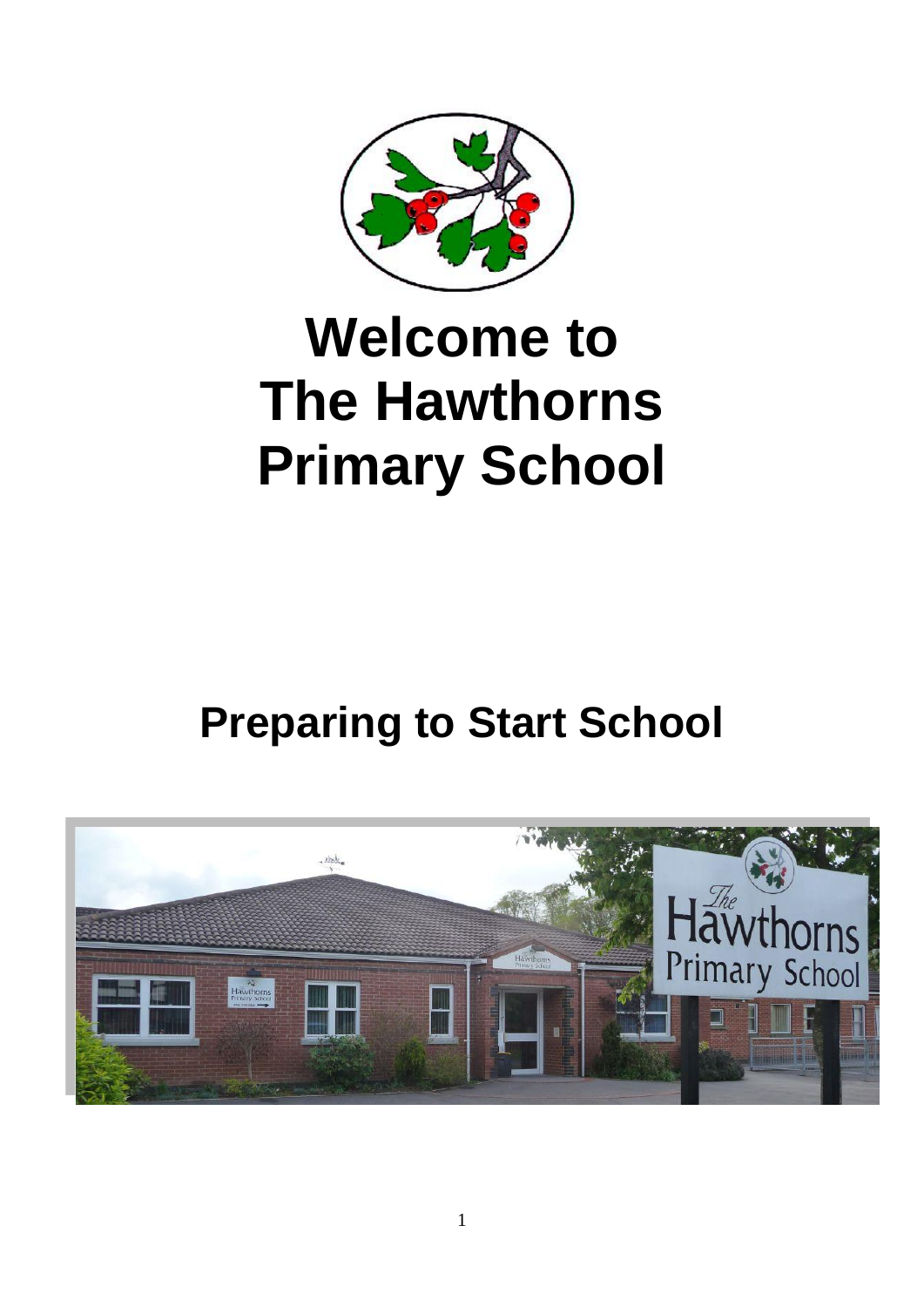# **Contents**

|                                                   | Page            |
|---------------------------------------------------|-----------------|
| Welcome and introduction                          | 3               |
| Transition and visits to school                   | 4               |
| Helping to prepare your child for school          | 5               |
| The Early Years Foundation Stage Framework 2021   | 7               |
| Learning through play                             | 10 <sup>°</sup> |
| How you can help your child                       | 10              |
| <b>General information</b>                        | 14              |
| Start of school, lunch and home time arrangements | 14              |
| School information and letters home               | 15              |
| Getting involved in school life                   | 15              |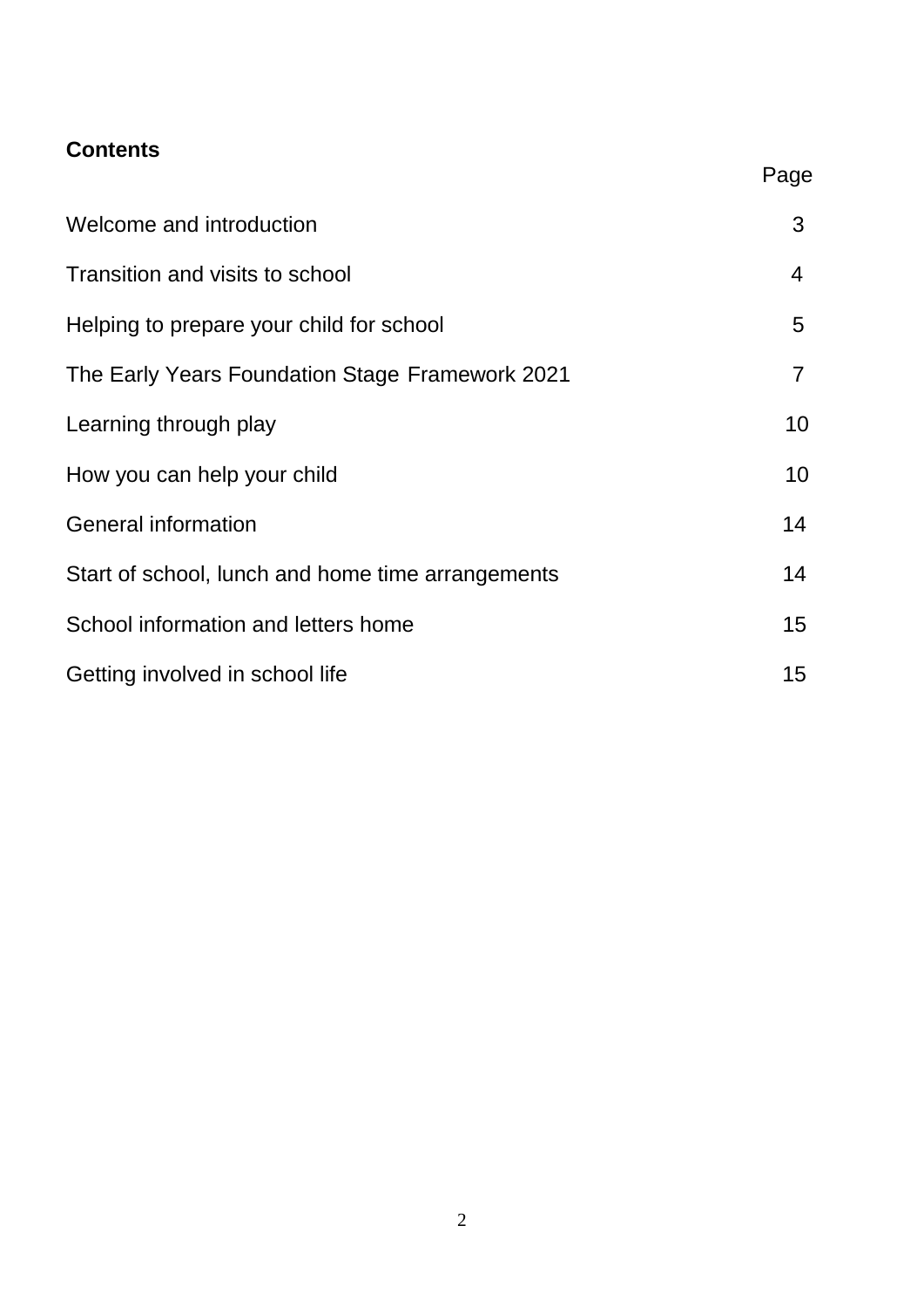**Welcome to The Hawthorns Primary School,** where our vision is for all children to Belong, Believe, Achieve and Grow. We place children at the heart of everything we do, with the priority to keep them safe and happy.

We are fortunate enough to have a well-equipped modern building with spacious grounds and very knowledgeable, hard-working staff who aim to provide the best education they can for all our children. We are well-supported by our enthusiastic and active governors and parents.

Our children come to school eager to learn and we aim to encourage this positive attitude by providing them with learning opportunities that are memorable, challenging and tailored to the way each child learns best.

We promote a growth mindset and aim to unlock the potential of the whole child by focusing on a set of *Aspirational Qualities* throughout our curriculum. We teach children to be confident and independent; to believe in themselves and be resilient; and to be aware of their responsibilities both to the school community and the world at large.

The children in our school work hard, make good progress and achieve high standards, but more importantly they develop personal skills which will ensure their future success.

We look forward to welcoming your child into our school and seeing them grow and develop throughout their time with us.

Ms Raha Razeghi **Headteacher** 

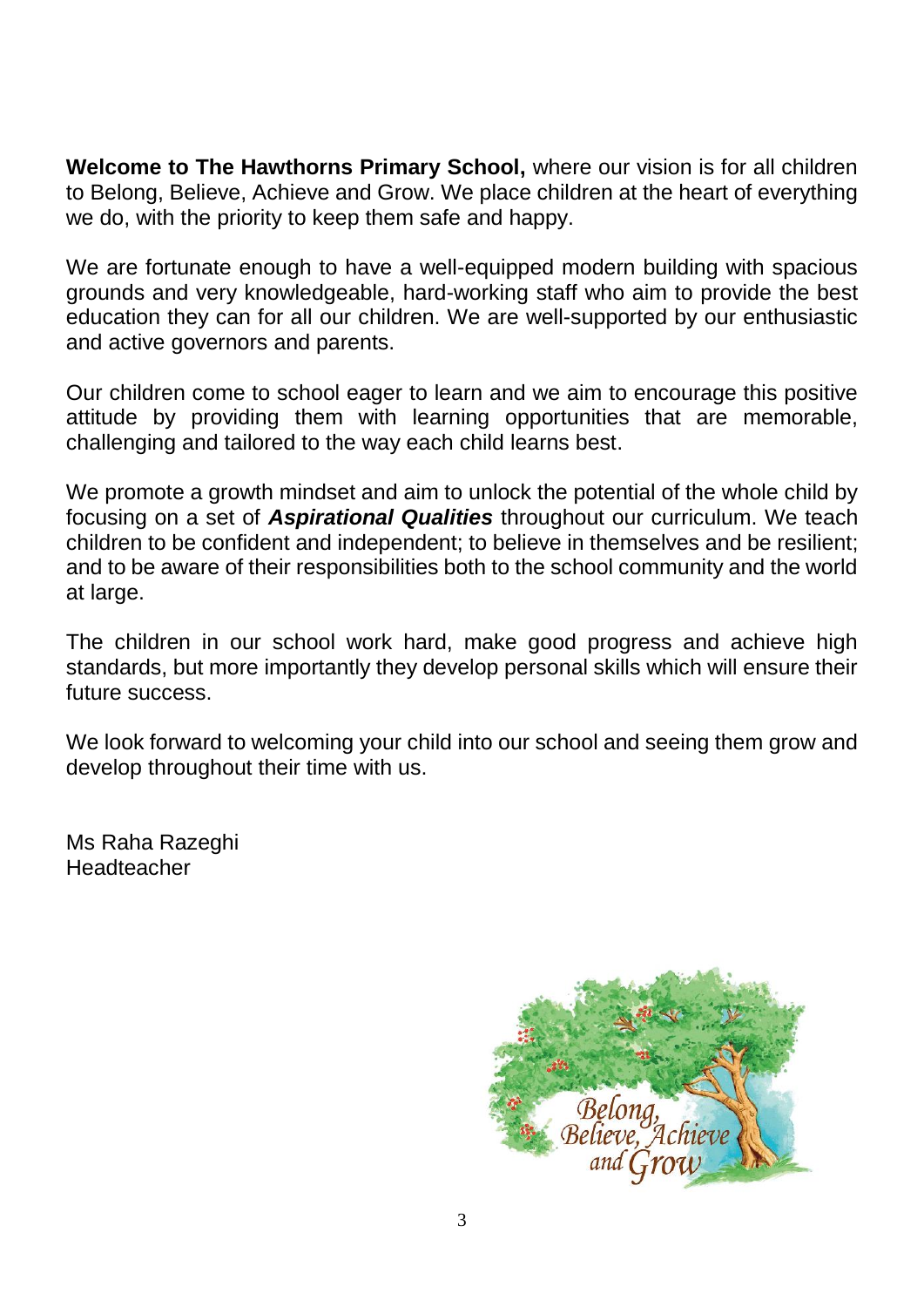# **Transition into School**

We are delighted that your child will be joining our school and want your child to settle quickly into a happy school life. We hope this booklet offers you an insight into what we do and how you can support your child's learning through that vital home-school partnership.

As parents, carers and family, you are the most influential teachers in a child's life. With you, your child will have been watching, listening, feeling, copying and generally experimenting with day-to-day experiences. They will have acquired amazing skills from you already. They will be learning about relationships and beginning to have and express thoughts and feelings of their own and to understand others.

Most children will have experienced a range of learning at their pre-school/nursery setting which we build upon in Foundation Stage 2 (also known as the Reception Year) continuing with the Early Years Foundation Stage Framework 2021.

# **Visits to the School**

Transition starts during the Summer Term when a member of the Reception team visits the children at their playgroup/pre-school/nursery if possible.

We will be offering one-to-one consultation meetings with your child's teachers at school in September, to give you and your child the opportunity to visit the school and have a discussion with your child's teacher. Full details of the dates and times of these arrangements will be detailed in a separate letter.

Many of the new children will have recently turned four years old and for some children a slow build-up will ease their transition into school.

If you feel your child will benefit from beginning school on a part time basis attending mornings only, please talk to your child's teacher.

Even with this gradual start, many of the children will be very tired in the first few weeks. We expect this and so should you.

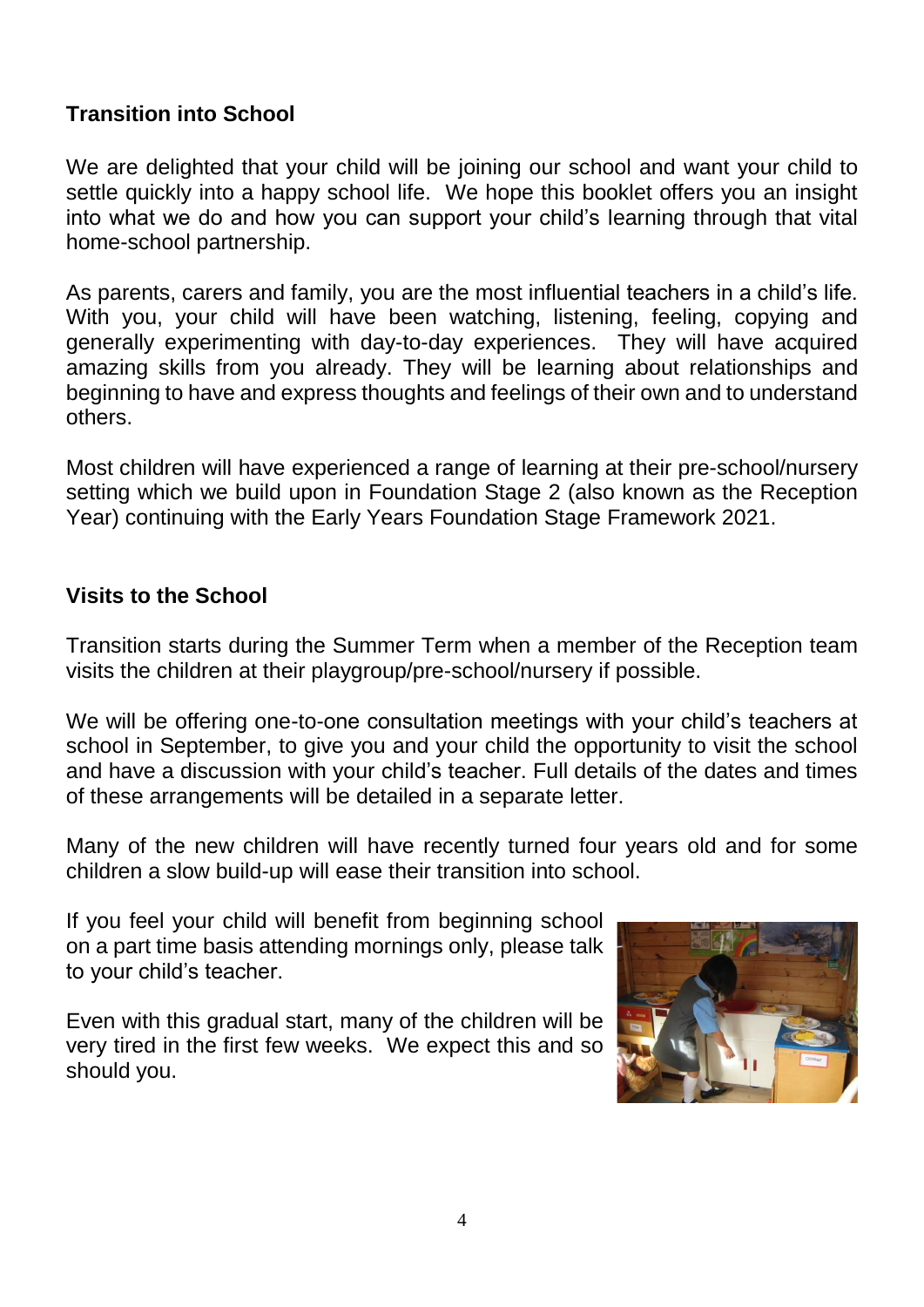# **Helping to prepare your child for school**

We would like all children to be able to settle happily and quickly into school. One way in which parents can play a big part is by equipping your child with some of the practical skills which will help them to be independent when they start school – this is a huge help for children in terms of their confidence and self-esteem. We understand that children develop at different rates and we do not expect every child to be able to do everything on the list. However, it would help your child to settle in if you could spend time with them to learn how to:

- Be able to express their needs appropriately.
- Wash their hands effectively, following the handwashing steps, for 20 seconds.
- Use the toilet alone, flush it and wash their hands afterwards. If you have questions regarding toileting, please do not hesitate to let us know and we will be as supportive as possible.
- Fasten and unfasten coats. Children should be able to put on and take off their coats and hang them up on a peg.
- Be able to take off and put on again, their jumper or cardigan.
- Turn sleeves the right way again on jumpers and coats if they are inside out.





- Teach your child to use a tissue, (tissues are always available in the classroom,) dispose of it in the bins provided and wash their hands for 20 seconds
- Teach your child to cough or sneeze into the crook of their arm.
- Sit on a chair correctly at a table get your child used to working at a table when drawing, etc.
- Sit quietly and be able to listen to a story or a piece of music.
- Be able to manage fruit at snack time e.g. open a banana, peel a small orange or manage the container if they have brought a fruit snack from home.
- Learn to cut up their own food using a knife and fork as all Reception children are entitled to a free school meal at lunchtime. You can help by encouraging good table manners at home.
- Sharing and taking turns; coming to school means learning to work in a group and to wait for attention. Try to ensure your child knows how to take turns and how to share toys. Help your child to learn to wait their turn by not allowing them to interrupt *your* conversations; instead, make them wait until you are ready.
- Tidy up things they have used.
- Say goodbye with a smile when left by parent/carer.

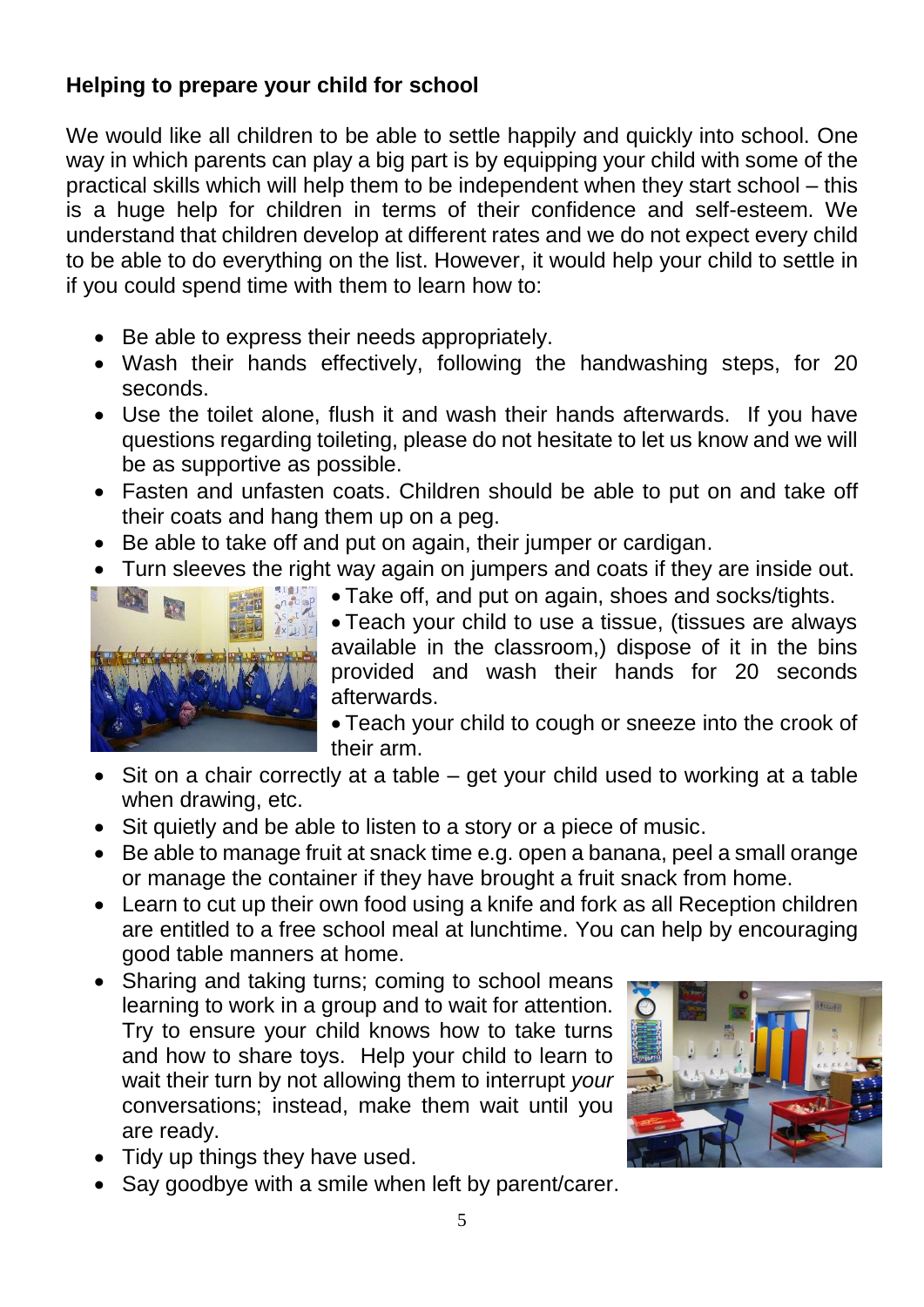- Pronounce commonly used words correctly.
- Adopt a sensible daily routine now, which will carry on when your child starts school, e.g., allow plenty of time to get ready in the morning and set bedtime at a reasonable time.



You could also practise these activities at home to develop coordination and skills:

- Hold a pencil or felt pen to draw or write
- Using scissors
- Using glue and paint carefully
- Hopping, balancing, running, jumping
- Kicking a ball, catching and throwing a ball
- Drawing straight and curvy lines
- Playing board and matching games
- Completing jigsaws
- Playing I Spy
- Playing Spot the Difference, Snap and dot-to-dot games.
- Please encourage your child to walk as often as possible and give them opportunities to play on large equipment in the park. It is good to encourage games in which they develop upper body strength, which is a precursor to developing writing ability and fine motor skills.
- You can help develop the key skills of counting, sorting and matching when laying the table, shopping for items, sharing fairly and sorting various items by shape or colour.
- Talking about whether there is enough will lead to an awareness of 'too many' and 'too few'.
- When building with construction toys use position words such as 'inside, on top, beside' – these provide good early mathematical experience for all children.
- You can help by teaching them nursery rhymes and tapping to the beat of familiar songs.
- Collect junk and provide glue and string for imaginative modelling.
- Use paper, paints and different types of coloured pencils; these will also help with the fine motor control necessary for learning letter formation.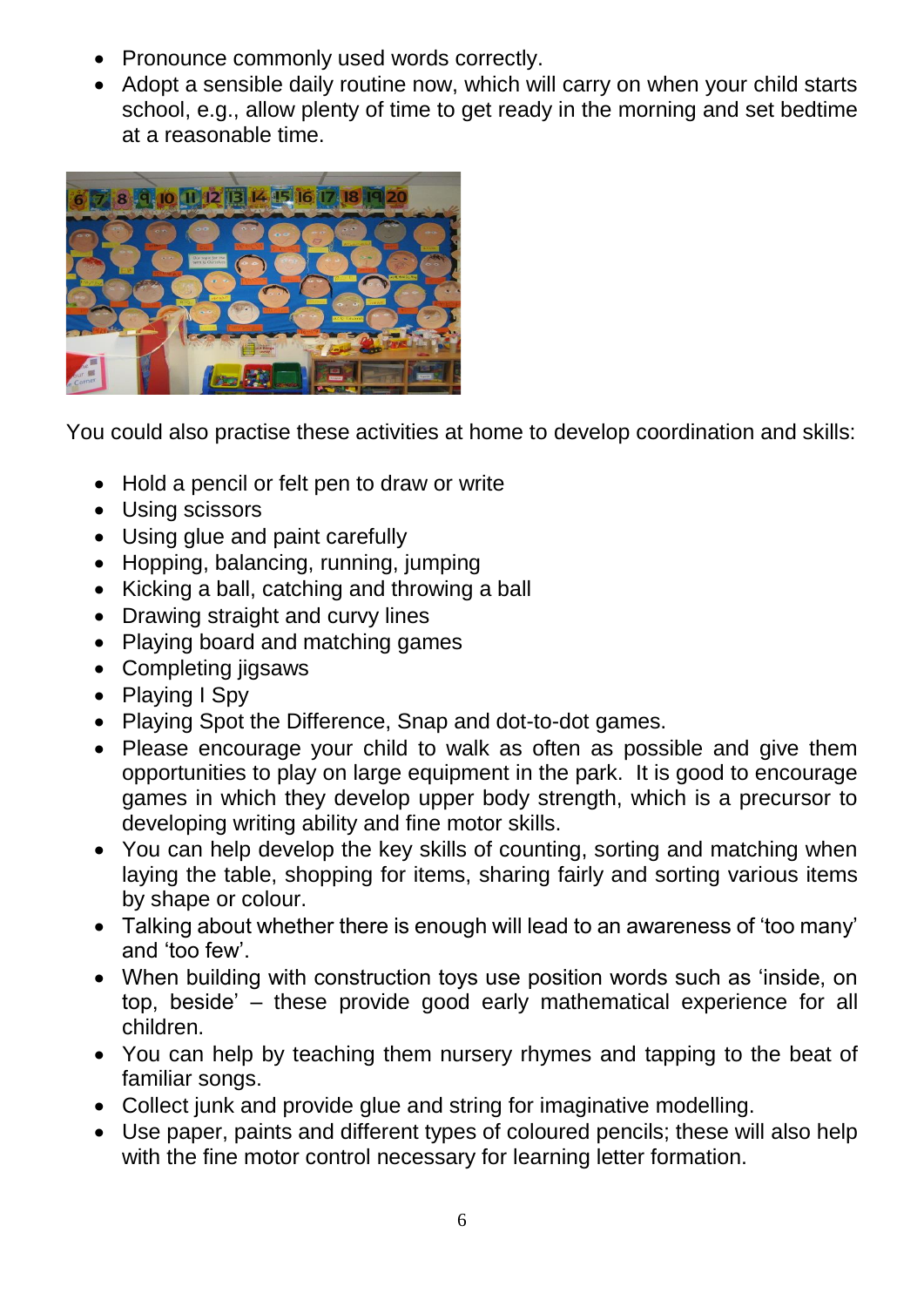# **The Early Years Foundation Stage Framework 2021**



Every child deserves the best possible start in life. Children develop very quickly and a child's experiences at this stage have a major impact on their future life chances. A secure, safe and happy childhood is important in its own right. Good parenting and high-quality learning together provide the foundation children need to make the most of their abilities and talents as they grow up.

The EYFS learning and development requirements comprise seven areas of learning. All are important and inter-connected.

There are three prime areas:

- Communication and language
- Personal, social and emotional development.
- Physical development

There are four specific areas, which are:

- Literacy
- Mathematics
- Understanding the World
- Expressive Arts and Design



#### Communication and Language

The development of children's spoken language underpins all seven areas of learning and development. The number and quality of the conversations they have with adults and peers throughout the day in a language-rich environment is crucial. Reading frequently to children, and engaging them actively in stories, non-fiction, rhymes and poems, and then providing them with extensive opportunities to use and embed new words in a range of contexts, will give children the opportunity to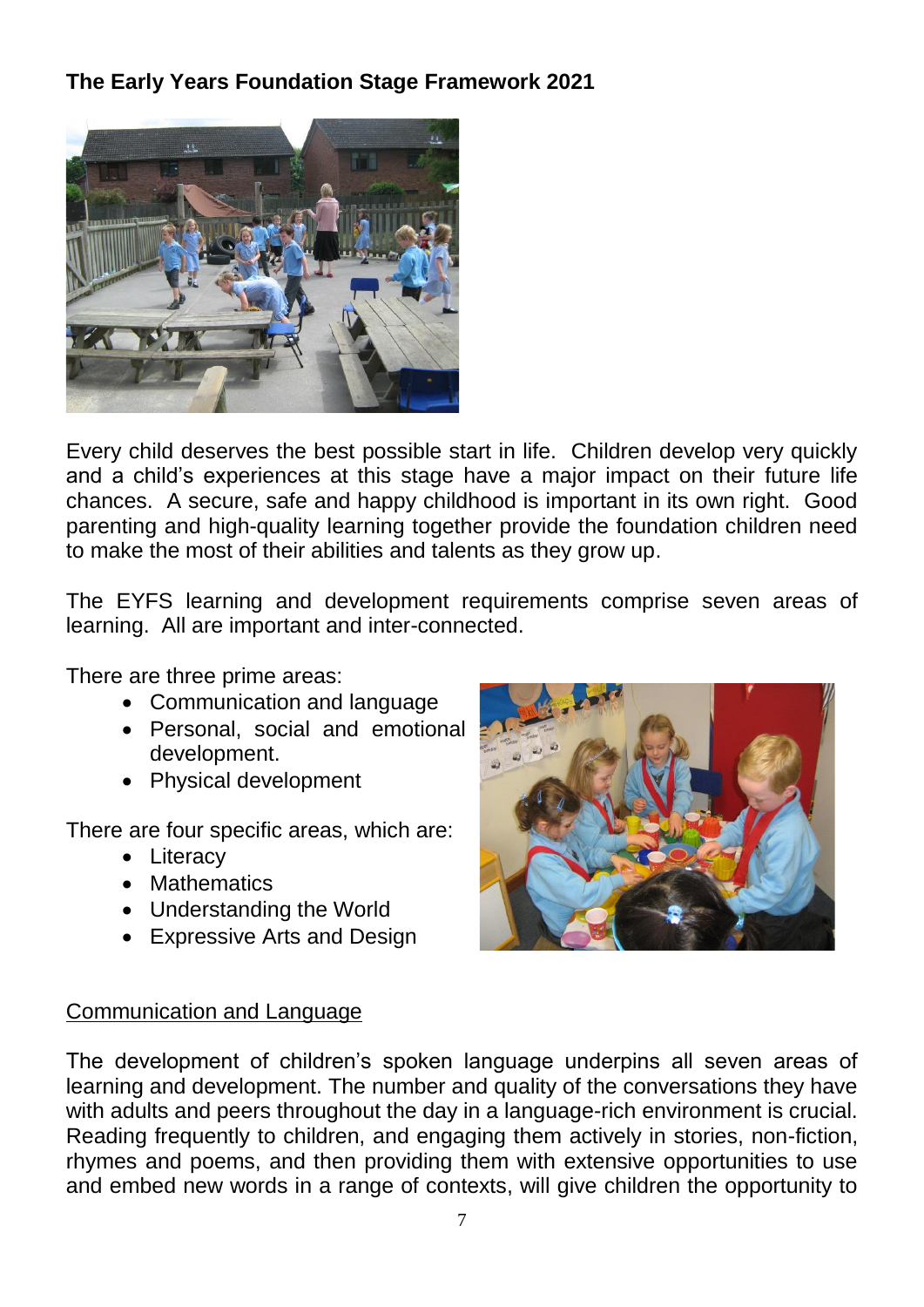thrive. Through conversation, story-telling and role play, where children share their ideas with support and modelling from their teacher, and sensitive questioning that invites them to elaborate, children become comfortable using a rich range of vocabulary and language structures.

# Personal, Social and Emotional Development

Personal, Social and Emotional Development (PSED) is crucial for children to lead healthy and happy lives and is fundamental to their cognitive development. Underpinning their personal development are the important attachments that shape their social world. Children learn how to understand their own feelings and those of others. Children should be supported to manage emotions, develop a positive sense of self, set themselves simple goals, have confidence in their own abilities, to persist and wait for what they want and direct attention as necessary. They will learn how to look after their bodies, including healthy eating, and manage personal needs independently. They learn how to make good friendships, co-operate and resolve conflicts peaceably. These attributes will provide a secure platform from which children can achieve at school and in later life.

#### Physical Development

Physical activity is vital in children's all-round development, enabling them to pursue happy, healthy and active lives. Gross and fine motor experiences develop incrementally throughout early childhood leading to the development of a child's strength, co-ordination and positional awareness. By creating games and providing opportunities for play both indoors and outdoors, adults can support children to develop their core strength, stability, balance, spatial awareness, co-ordination and agility. Gross motor skills provide the foundation for developing healthy bodies and social and emotional well-being. Fine motor control and precision helps with handeye co-ordination, which is later linked to early literacy. Children must also be helped to understand the importance of physical activity, and to make healthy choices with their food.

#### **Literacy**

It is crucial for children to develop a life-long love of reading. Reading consists of two dimensions: language comprehension and word reading. Language comprehension (necessary for both reading and writing) starts from birth. It only develops when adults talk with children about the world around them and the books (stories and non-fiction) they read with them, and enjoy rhymes, poems and songs together. Skilled word reading, taught later, involves both the speedy working out of the pronunciation of unfamiliar printed words (decoding) and the speedy recognition of familiar printed words.

Writing involves transcription (spelling and handwriting) and composition (articulating ideas and structuring them in speech, before writing) development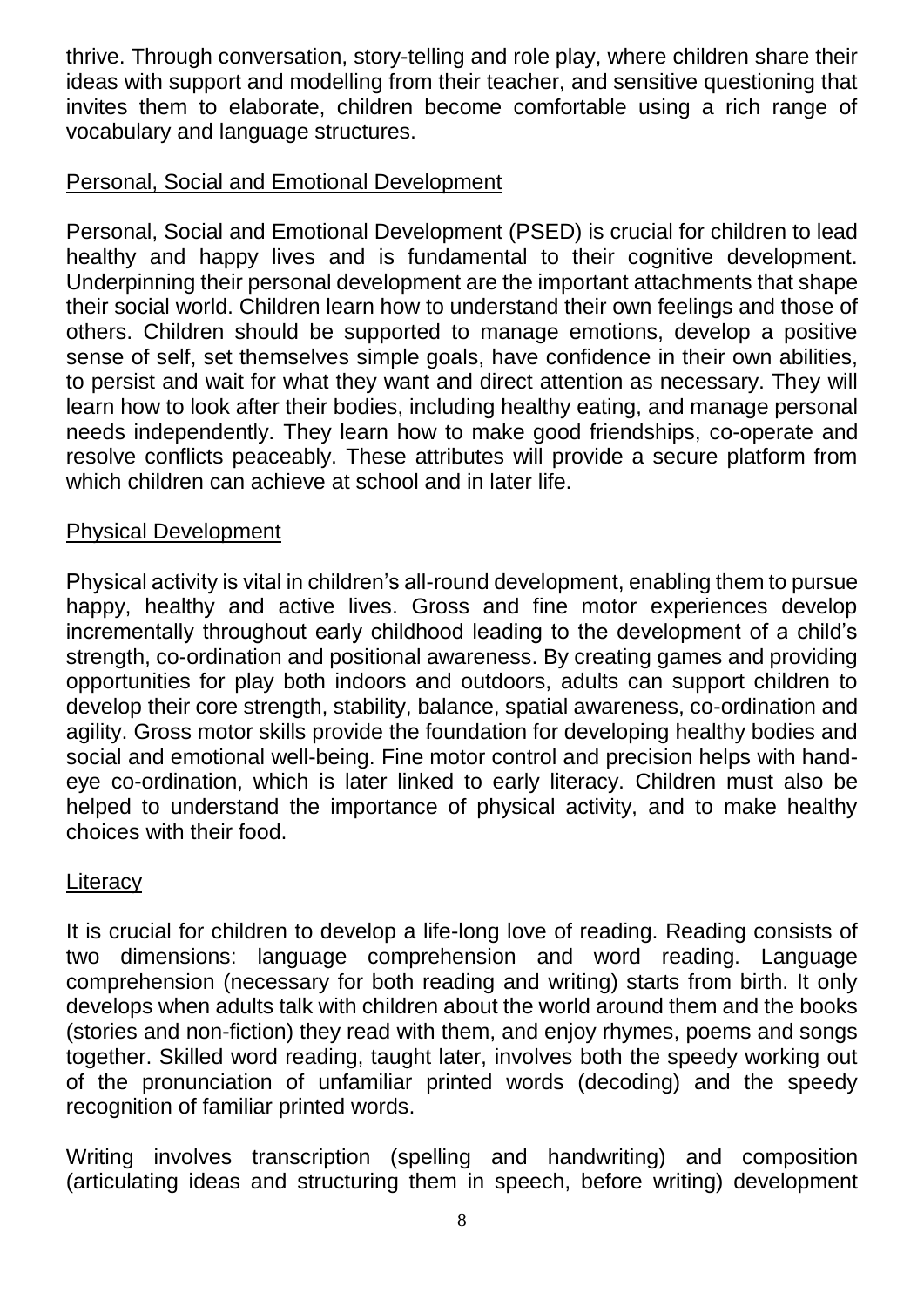involves encouraging children to link sounds and letters and to begin to read and write. Children must be given access to a wide range of reading materials (books, poems, and other written materials) to ignite their interest.

#### **Mathematics**

Developing a strong grounding in number is essential so that all children develop the necessary building blocks to excel mathematically. Children should be able to count confidently, develop a deep understanding of the numbers to 10, the relationships between them and the patterns within those numbers. The curriculum includes rich opportunities for children to develop their spatial reasoning skills across all areas of mathematics including shape, space and measures. It is important that children develop positive attitudes and interests in mathematics, look for patterns and relationships, spot connections, 'have a go' and not be afraid to make mistakes.

# Understanding the World

Understanding the world involves guiding children to make sense of their physical world and their community. The frequency and range of children's personal experiences increases their knowledge and sense of the world around them – from visiting parks, libraries and museums to meeting important members of society such as police officers, nurses and firefighters. In addition, listening to a broad selection of stories, non-fiction, rhymes and poems will foster their understanding of our culturally, socially, technologically and ecologically diverse world. As well as building important knowledge, this extends their familiarity with words that support understanding across domains. Enriching and widening children's vocabulary will support later reading comprehension.

# Expressive Arts and Design

The development of children's artistic and cultural awareness supports their imagination and creativity. It is important that children have regular opportunities to engage with the arts, enabling them to explore and play with a wide range of media and materials. The quality and variety of what children see, hear and participate in is crucial for developing their understanding, self-expression, vocabulary and ability to communicate through the arts. The frequency, repetition and depth of their experiences are fundamental to their progress in interpreting and appreciating what they hear, respond to and observe. It involves enabling children to explore and play with a wide range of media materials, as well as providing opportunities and encouragement for sharing their thoughts, ideas and feelings through a variety of activities in art, music, movement, dance, role-play and design and technology.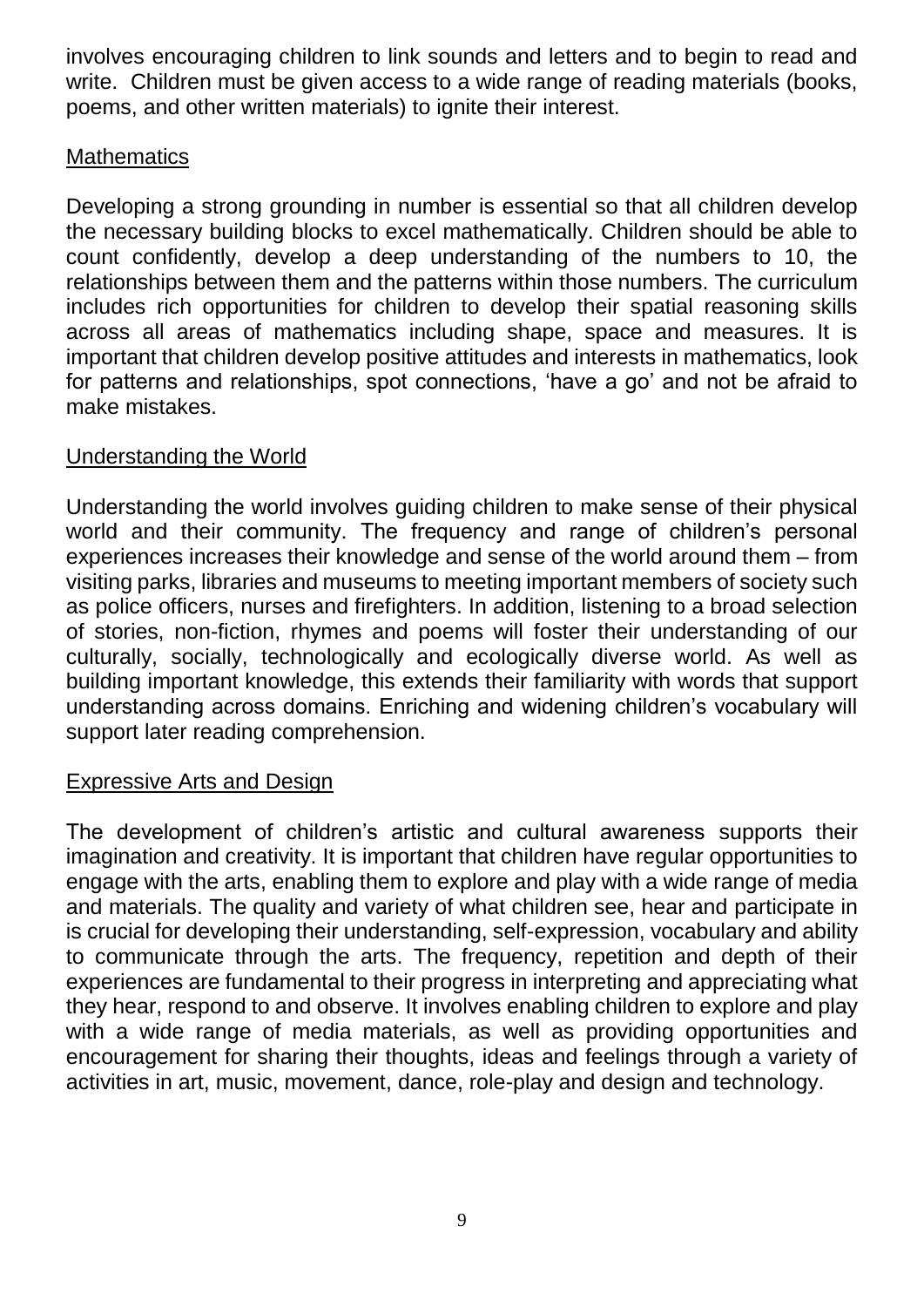# **Learning Through Play**

We deliver the curriculum through providing a range of opportunities in which children can develop relationships and personal skills during their play alongside teacher led learning. It is vital for personal and social development and can promote development of speech, numerical ability and physical and creative development. Make time to play with your child and do not under-estimate the value of play. Play underlines everything that we do in the Foundation Stage.

Children learn best by first-hand experience – this helps them to make sense of the world around them. They need the chance to explore and manipulate a range of materials such as water, dry and wet sand, dough and good old fashioned mud!



#### **How you can help your child with reading, writing and maths**

As your child moves through the Foundation Stage, they will be ready to take part in more teacher led learning activities. Research has shown that starting too early can damage future progress. Children are ready at different ages. We aim to catch the right moment for your child.

#### **Literacy**

Children need to be able to speak clearly and listen carefully to appreciate words and therefore read and finally write. How you can help:

- Listen attentively to your child.
- Talk to them and encourage them to talk to you.
- Make eye contact and encourage them to do the same.
- Talk in full sentences; avoid baby talk.
- Give them time to explain and retell events to you.
- Avoid interrupting.
- Give clear instructions and encourage your child to follow these.
- Allow them to identify sounds around them, distinguish between similar sounds and words. Let them appreciate silence.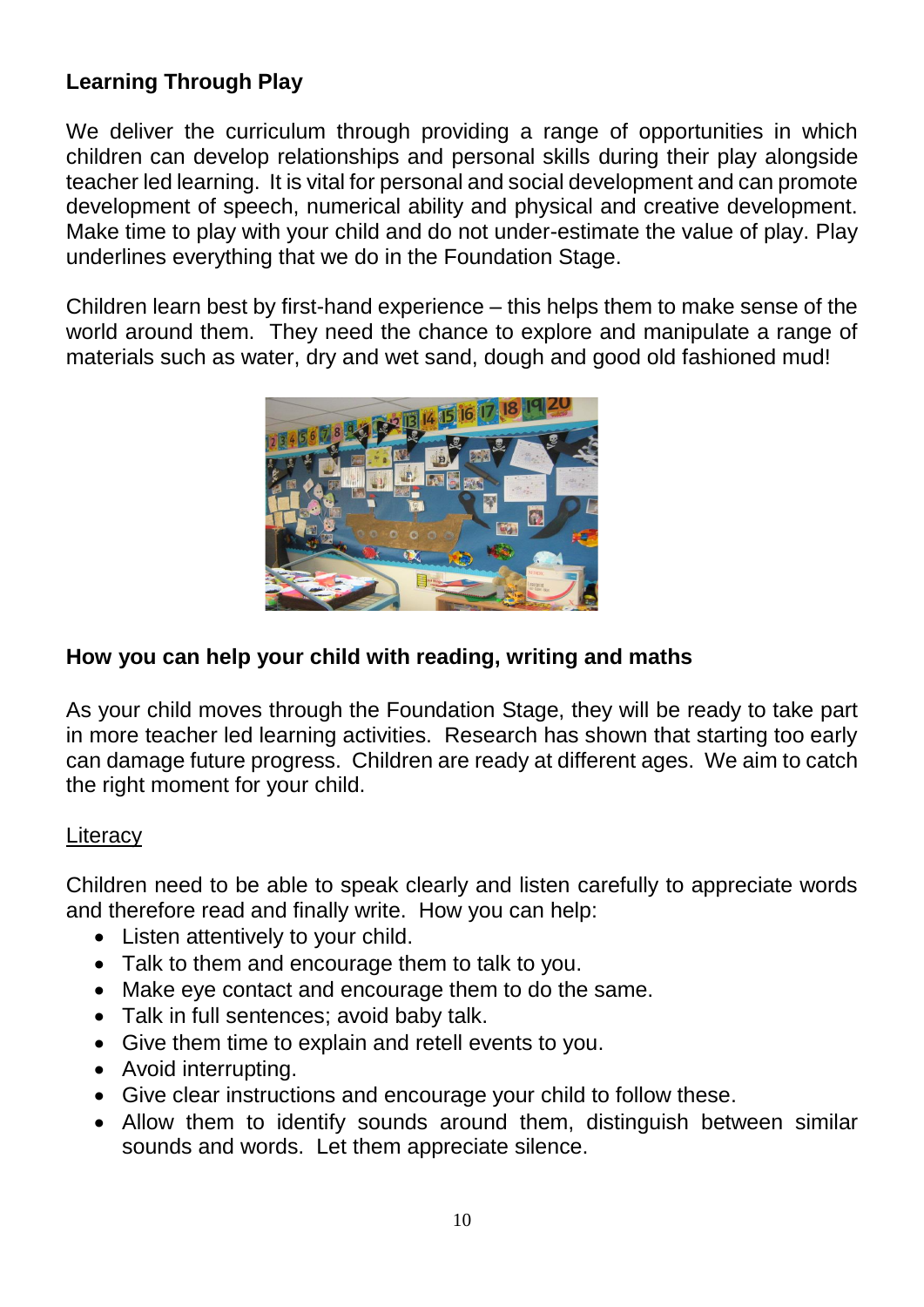• Letter sounds will be introduced to your child. They will be asked to listen for the sounds in the order they occur in regular words. They will also start to break words down into their individual sounds for spelling.

In school your child will need to have clear speech so that both teachers and other children can understand them. However, be assured that many children start school with immature speech. If you have any real worries, now may be a good time to speak to your GP, Health Visitor or go to a speech and language drop in at the Children's Centre to see if a referral to Speech Therapy would be helpful. If you are already aware of any problems or receiving help, please let the school know as soon as possible.

# Reading

Children love having stories read to them. To help your child foster a love of books, take time to enjoy stories together. Reading to your child every day is one of the most beneficial things you can do. Why not introduce your child to the public library? To assist your child in getting ready to read:

- Let your child see you reading, let them see it is useful and fun.
- Draw attention to words in the street, on TV, on cereal packets, etc.
- Look at pictures in magazines and talk about them.
- Speak to your child and listen to what he says. If your child does not have the oral vocabulary, they cannot be expected to understand the written words.
- Get your child to listen to you. Listening is an important acquired skill.
- Provide books in the home and make quiet time for sharing a book with them.
- Use letter sounds, not letter names.
- Teach your child simple songs and rhymes to develop your child's memory.
- Keep it FUN! Do not prolong the reading when your child has lost interest short enjoyable experiences are best.
- Pay attention to the mechanics of reading, e.g. holding the book, and turning the page. Let your finger go under the words as you read from left to right.
- Your child's main interest will be in the pictures allow time to examine them and comment on them. Ask "What happens next?".
- Play simple games, like *I Spy* to encourage recognition of letter sounds and *Spot the Difference* to aid observation and therefore future reading skills.

Once a child has mastered some good speaking and listening skills they will start matching sounds to written letters and words. **Phonics** is the art of recognising the individual sounds that make up words. Sounds may consist of one or more letters. These are called phonemes. Graphemes are the written letters that make the sounds. Letters have a name as heard in the alphabet but phonemes can make more than one sound. We will be introducing the different sounds through our phonics programme.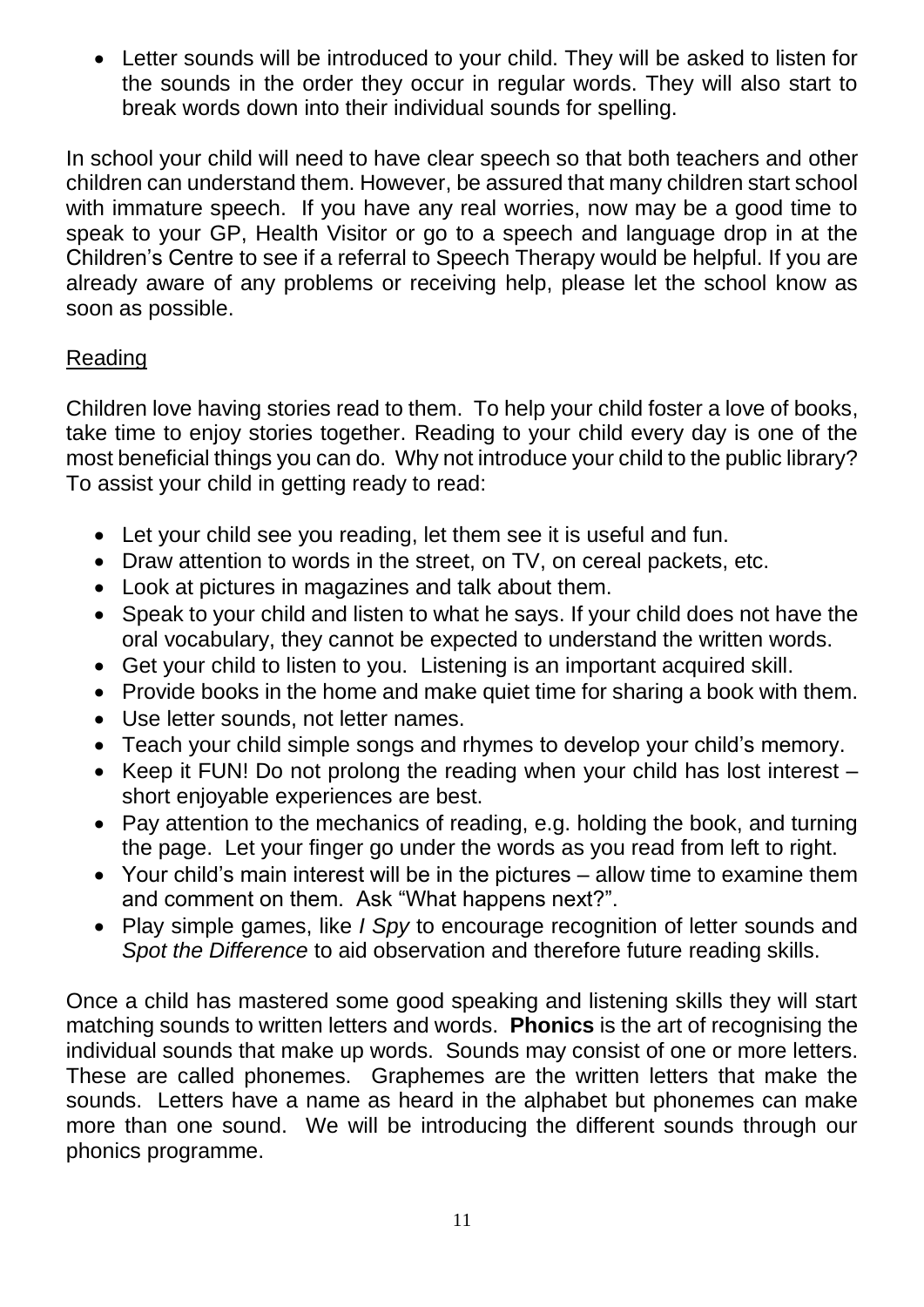Early recognition of words is mainly through breaking them up into sounds. In the English language there are a number of words that have to be sight read because they do not follow the rules of phonics. Your child will be introduced to high frequency sight words that will help their reading.

Children can often decipher words by using clues from the pictures in their books or the context of the story. All these strategies build up their reading skills. With early reading do encourage your child to follow words with their finger as they say them. This helps them to match the word shapes with the spoken word. Look for words within words.



Encourage them to have a go at decoding words they are stuck on. Draw attention to any of the 'tricky words' or high frequency sight words they may be working on (these will be sent home once your child starts phonic sessions).

Many books are written with repetitive text to promote confidence. Ask questions about the text and pictures to make sure your child understands what they are reading.

#### Writing

Gradually children start to make marks, often through their play activities, which as they mature, will develop through emergent writing stages to accurate writing of words, then sentences and finally full pieces of text.

Good quality reading and listening experiences lead to imaginative, interesting and detailed writing. Good writing depends on both technical and creative skills. Children are more willing to write if they are inspired or if they see a purpose. To assist your child in getting ready to write:

- Let him/her see you write shopping lists, messages, etc.
- Get your child to make up messages and help him/her to 'write' them.
- Write his/her name and let them trace the letters with their finger.
- Help your child to develop his/her fine motor skills by modelling with plasticine, drawing on a blackboard or with crayons, joining the dots, etc.

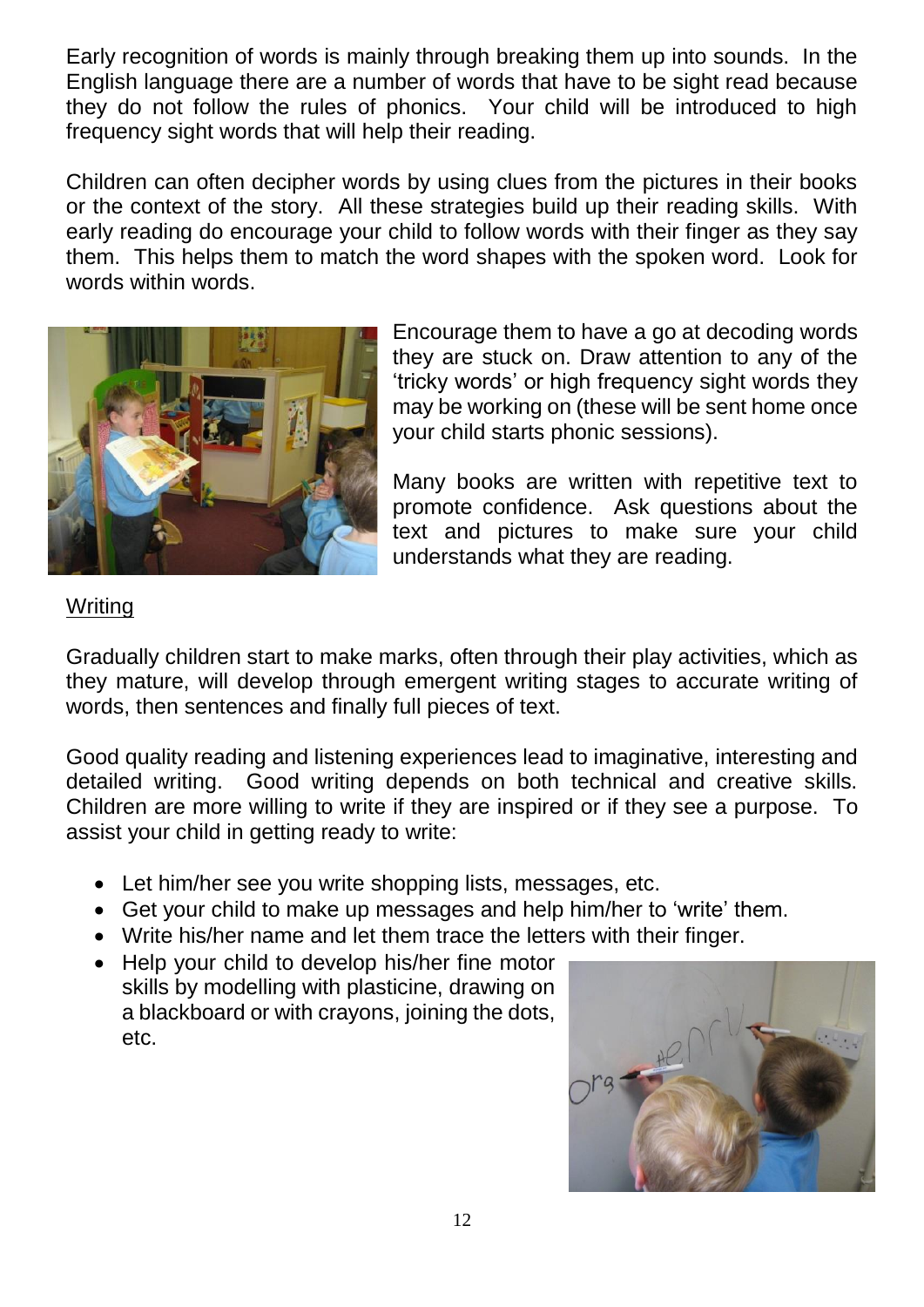- Develop his/her observation skills and recall by sorting shapes, doing jigsaws or matching snap cards.
- Encourage a good grip on his/her crayon or pencil an incorrect grip can cause problems later on, so ask your teacher for help if necessary.
- Use only **lower-case letters** (except for the first letter of their name) and do not show your child capital letters to write as the children have to "unlearn" this once in school.
- As your child begins to write, encourage good letter formation from the start.

#### **Mathematics**

Children eventually recognise that numbers and shapes can help them to discuss situations and solve simple problems. There are many ways you can reinforce numeracy skills at home through shopping, cooking, counting, ordering, drawing, looking at things around you, playing games, sharing things into halves and quarters, matching, using scales, estimating, playing with water containers, comparing and number spotting etc. Here are some of the skills your child will be working on throughout their Reception year and into Key Stage One.

#### **Numbers**

Counting to ten, then twenty, recognising numerals, putting numbers in the correct order. Matching numbers with objects, counting one more and one less. Beginning to use the language and idea of adding and taking away.

- Concentrate on 1:1 counting e.g. can you find four spoons? How many sausages are there on your plate?
- Talk about quantities e.g. 5 is more than 2.
- Try to get your child to visualise numbers and understand, e.g. that 4 is 4 and not 1, 2, 3, 4.
- Play dominoes or simple board games, e.g. snakes and ladders.
- Out and about, look at house numbers, or count the number of red cars you see.

#### Numerical Patterns

Beginning to recognise and describe basic shapes. Beginning to measure with nonstandard units. Using the language of comparing. Beginning to use the language of location and direction. Recognising and continuing simple patterns.

Maths is everywhere and at this age, with almost no effort, any journey, shopping trip, waiting time or mealtime can be turned into a maths game.

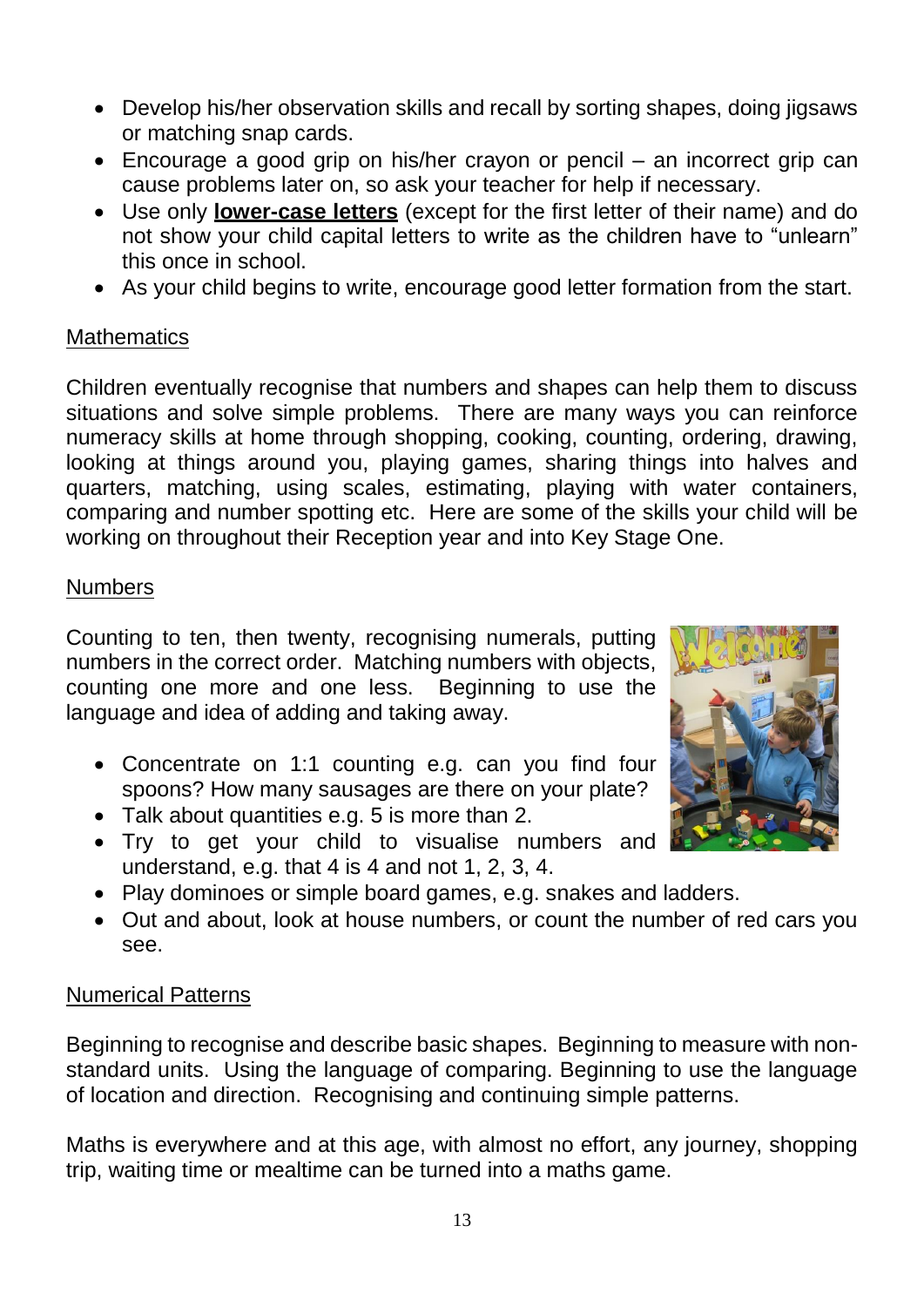# **General Information**

In the first few weeks of school, when bringing your child to school they may become upset. We have found that it is better for parents to leave fairly quickly if this happens. Prolonging the parting tends to make matters worse. We have a team of very experienced staff who will help your child and children usually cheer up once the parent has left – you are welcome to phone and check that this is the case.

Every child should have a named bottle to bring drinking water to school; we expect this to come into school daily refilled with fresh water – not juice or squash. Please send your child's book bag each day and we ask that you do not put water bottles or clothes into your child's book bag.

The Hawthorns belongs to the national free fruit scheme which provides fruit for the children to eat, (there will be a permission slip for you to sign in our Pupil Information pack). We want to encourage the children to eat healthily. Snacks sent in from home should reflect this – fresh fruit or vegetables. You will receive information about free or subsidised milk for your child.

To encourage your child to feel happy about school, make sure you always talk about school positively and enthusiastically.

Remember if there are changing circumstances at home which may affect your child's emotions or wellbeing, please let your child's teacher know.



# **Start of School, Lunch and Home Time Arrangements**

We ask that you drop off your child between 8:45am and 8:55am. Coats are hung up on named pegs in the Foundation Stage cloakroom. There are book boxes for their book bags and trays for water bottles. Everyone goes into their classrooms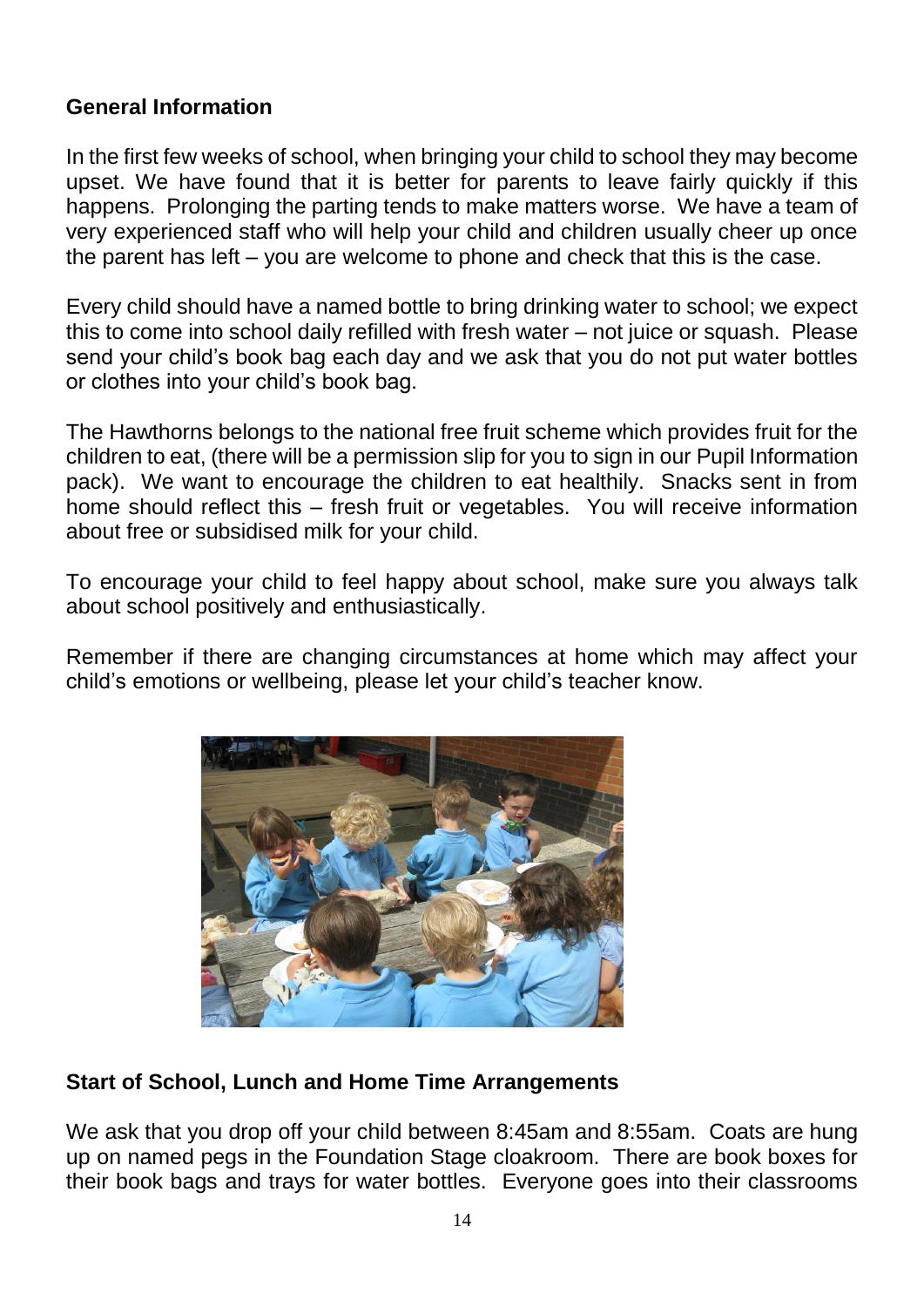for registration. After registration, the children take part in planned and childinitiated activities such as short phonic sessions, practical number work or P.E. During the morning there is a fruit snack and a drink of milk or water available.

Under the government directive, all Foundation Stage children can have a free hot school meal. At lunchtime, the children are taken to the dining areas where the lunchtime staff help them and encourage them to eat their lunch. After they have eaten the children go outside to play.

During the afternoons, the children get involved in practical subjects such as art, music and topic work as well as reading and writing activities. The children will also have free choice of play activities during this time. The day ends with all the class together to hear stories or rhymes and songs.

At the end of their school day the children will be brought out at 3:20pm and we ensure that each child is collected by an authorised adult who will be waiting by the Foundation Stage doors. When you see your child at the front of the line, please come forward to greet them. Please do not be on your mobile phone – a greeting and a smile from you is important for your child and the teacher may have a quick message to pass on to you. If someone other than the parent/carer (or named person) is collecting the child the school needs to know who this will be. If a parent is delayed, we will keep the child in the school office until they arrive. It is important that we know about any delay.

# **School Information and Letters Home**

The school sends a weekly news bulletin and other correspondence home via eSchools weekly. Copies of all letters/bulletins are available to read on the School's Learning Platform [\(www.thehawthorns.eschools.co.uk\)](http://www.thehawthorns.eschools.co.uk/). The school also has a texting service whereby urgent and emergency messages can be sent for immediate attention i.e. club cancellations, school closures.

# **Getting Involved in school life**

We are fortunate in having a great deal of parental support at our school. However, extra voluntary help from families for helping with activities such as art and cooking and going on visits, is always welcome. Helpers need to obtain a DBS check (details available from the office) and attend the parent helper briefing.

You can make a huge contribution to the school and the children by getting involved in our PTA. This group has a social and fundraising role.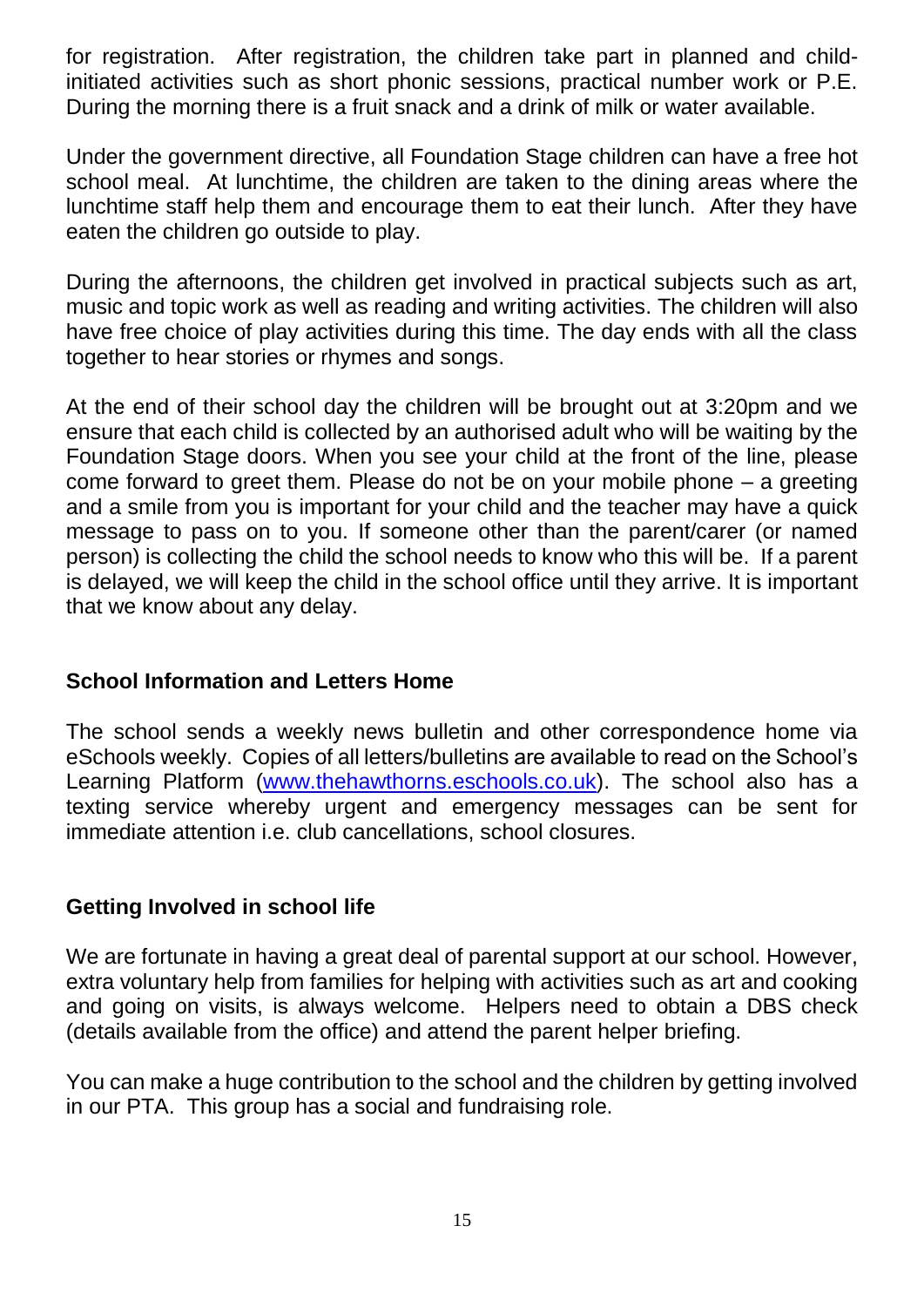

You may also like to think about becoming a Governor when vacancies arise!

More information can be found at Wokingham Borough Council. Also our School Learning Platform at [www.thehawthorns.eschools.co.uk](http://www.thehawthorns.eschools.co.uk/) has links to the Governors' Page as well as lots of other useful information.

Finally, we look forward to your child starting with us in September and to meeting with you in September to discuss your child's individual needs as they start school and answer any questions you may have.

May 2022